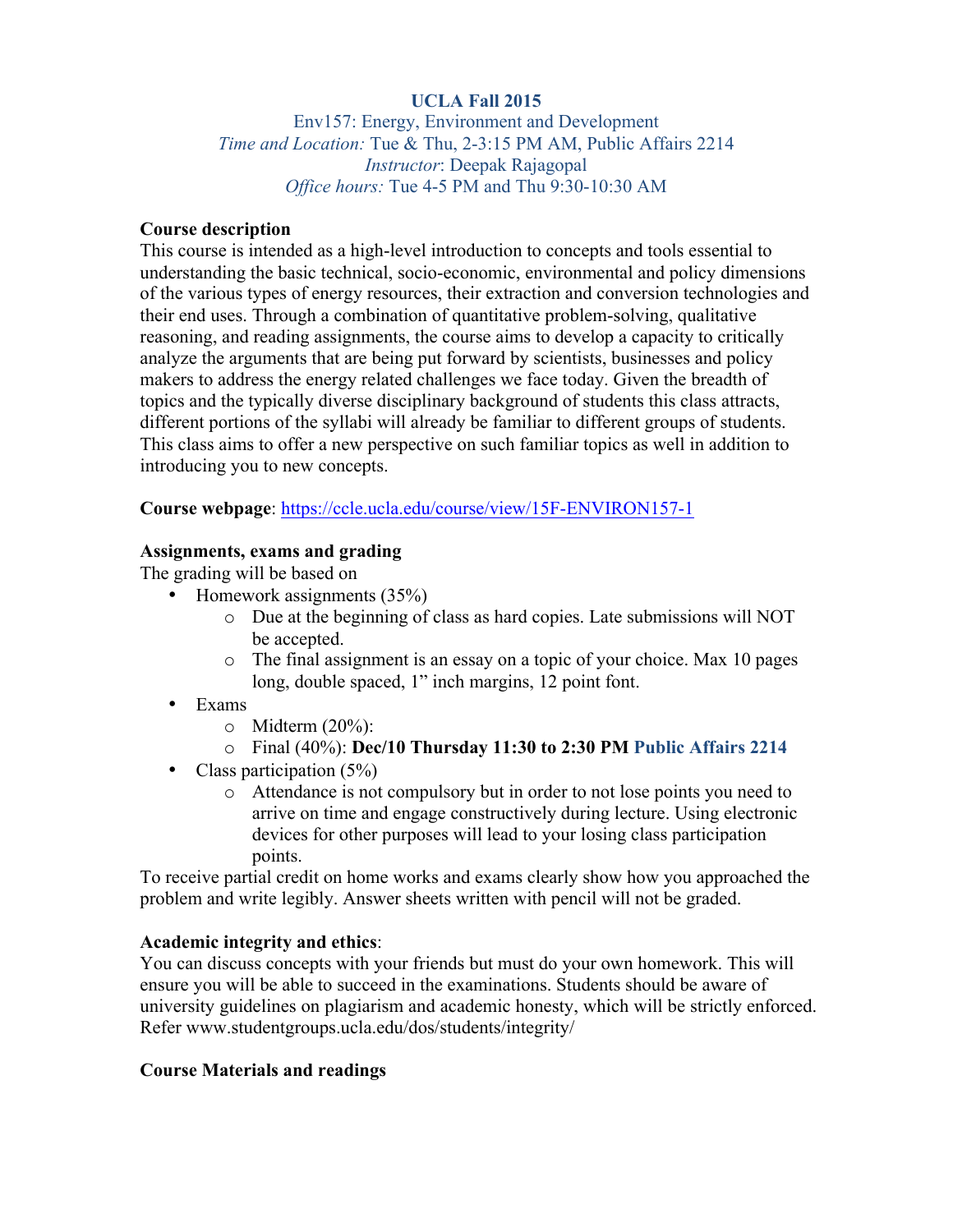Given the diverse nature of topics there is no single text. The references and readings for each lecture are outlined in the next page along with the lecture plan and they are all already posted to CCLE for you to download with two exceptions.

1. *The Quest: Energy, Security, and the Remaking of the Modern World***.** By Daniel Yergin*,* Penguin Books, September 26, 2012, ISBN-13 # 9780143121947. You are expected to acquire a copy of the book. Daniel Yergin is a world-renowned analyst of international energy markets and a Pulitzer Prize winner for an earlier book on Energy titled the "The Prize".

2. *Sustainable Energy – without the hot air* by Prof. David MacKay. This book will teach you how to do simple back of envelope calculations about the basic physical and engineering aspects of different energy sources and conversion technologies. A few chapters of this book will be taken up in our lectures. This book is freely available for download at http://www.withouthotair.com/

# **Other useful references:**

Encyclopedia of Energy, *Edited by: Cutler J. Cleveland* © 2004 Elsevier Inc. The required papers from this work are already posted to CCLE. The entire volume is available at

http://www.knovel.com/web/portal/browse/display? EXT\_KNOVEL\_DISPLAY\_bookid  $=1714$ 

## **Lecture Plan**

See next page